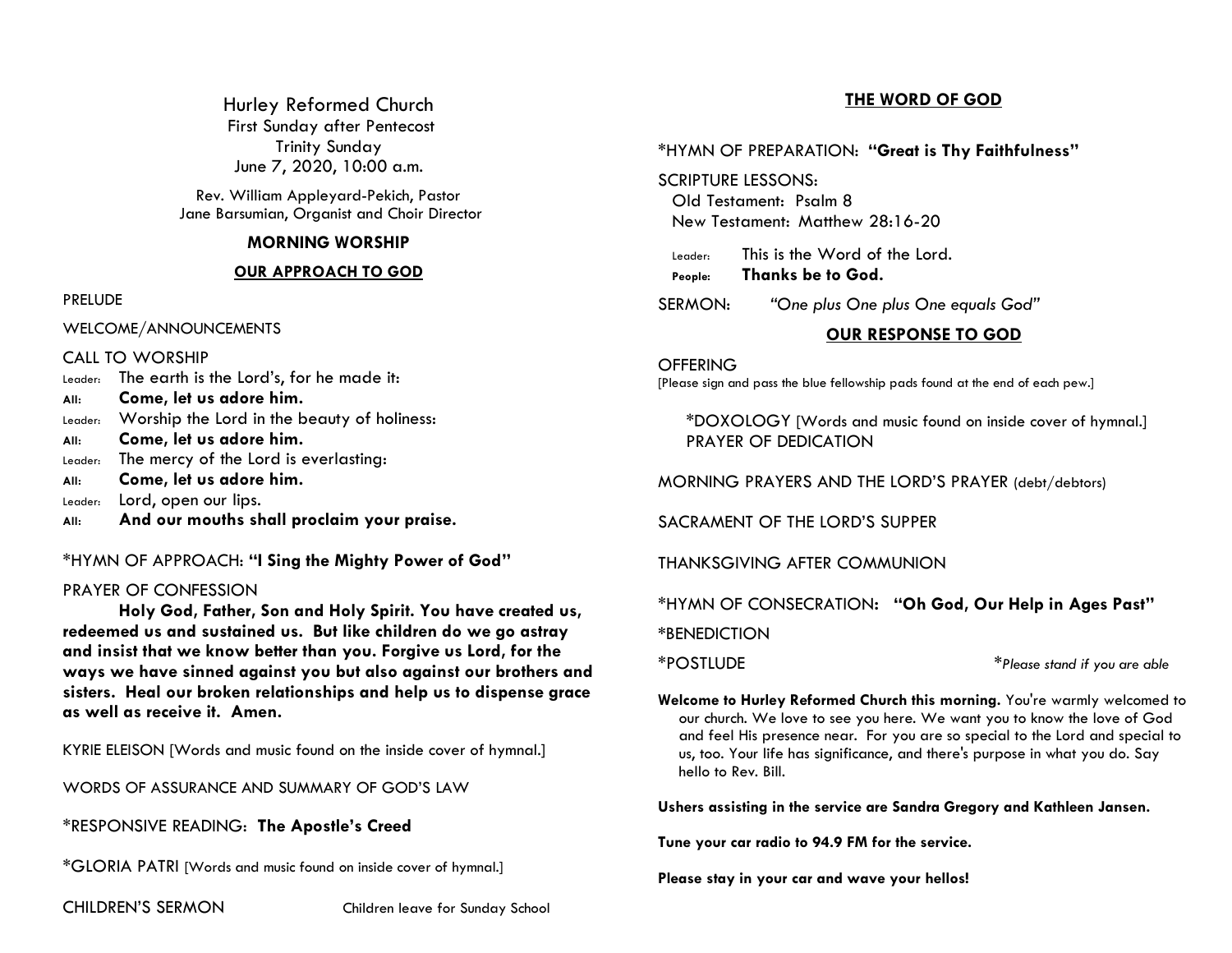### **Reach out to those who need your support in their day to day needs:**

Linda Cook is home; Gene Groelle is in a rehab; Jim and Sheila Craven are home; Jerry Wyncoop is home; Alice Presti is at Thompson House; Bev Roosa is at the Terraces at Brookmeade; MaryLou Vogt is in Hudson Valley Senior Residence; Shirley Ruth is in Mountain Valley Manor; Fred Horvers at TenBroeck; Lori Pinkham in Wingate at Ulster; Anthony DiPietro (son of MaryAnn DiPietro), Marie Dressel; Philip Greer.

**Bulletin Announcements on line:** Check out the announcements from this week's bulletin on the church's website! Go to the church's website. HurleyReformedChurch.org. Click on calendars under website navigation (on left side of page). They are listed in reverse date order (most recent first).

**Audio recordings** of the weekly sermon are available on our website, HurleyReformedChurch.org and on CDs which are on the table in the narthex

> **Hurley Reformed Church** 11 Main Street, PO Box 328, Hurley NY 12443

### 845-331-4121 www.HurleyReformedChurch.org

### **Staff**

pastor@HurleyReformedChurch.org admin@HurleyReformedChurch.org

Rev. William Appleyard-Pekich Dorothy Draper, Church Secretary

Organist/Choir Director – Jane Barsumian, M.Ed. Treasurer – Arlene Cotich **Consistory 2020**

**Elders Deacons**

Douglas Constant, *Senior Elder*, *Classis Delegate* Linda Clarke-Dido, *Worship* Glenn Decker, *Finance* Christopher Decker, *Information Technology* Sandra Emrich, *Program & Activities* Roberta Falatyn, *Women's Ministries* Sandra Gregory, *Columbarium Liaison* **Russell Glass** Russell Glass Kathleen Jansen, *Missions* David Kent, *Youth Ministries* James Pirro, *Property & Maintenance* Lisa Longto, *Clerk*

Rev. Charles E. Stickley, *Pastor Emeritus*

**Stickley Gardens Columbarium . . .** A sacred place of beauty and contemplation. (*Located on the south lawn of the church.)* 

The lone candle on the chancel is our Peace Candle. It represents this church's support for the men and women in military service, and our prayer that one day we will live in a world where their sacrifice is no longer needed.



Hurley Reformed Church Hurley, New York

The Rev. William Appleyard-Pekich Minister of Word and Sacrament

### *Welcome*

*May the doors of this church be wide enough to receive all who need human love and fellowship, and a Father's care; and narrow enough to shut out all envy and hate.*

*Enter to Worship Depart to Serve*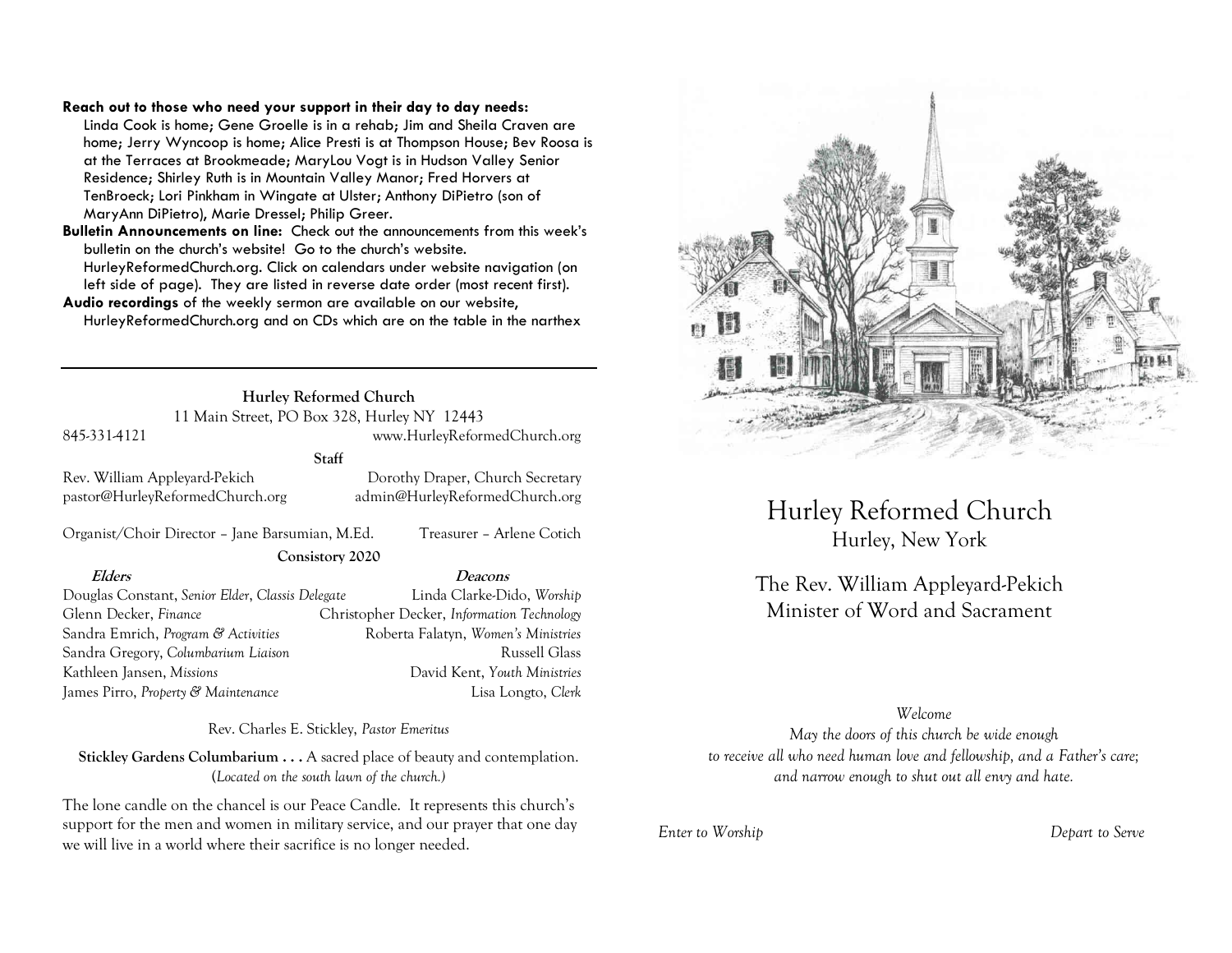# **I Sing the Mighty Power of God**

- 1. I sing the mighty pow'r of God, That made the mountains rise, That spread the flowing seas abroad, And built the lofty skies. <sup>I</sup> sing the wisdom that ordained The sun to rule the day; The moon shines full at His command, And all the stars obey.
- 2. I sing the goodness of the Lord That filled the earth with food; He formed the creatures with His word, And then pronounced them good. Lord, how Thy wonders are displayed Where'er I turn my eye: If I survey the ground I tread Or gaze upon the sky.
- 3. There's not a plant or flow'r below But makes Thy glories known; And clouds arise and tempests blow By order from Thy throne, While all that borrows life from Thee Is ever in Thy care, And everywhere that man can be, Thou, God, art present there.

# **Great is Thy Faithfulness**

- 1. Great is Thy faithfulness, O God my Father; There is no shadow of turning with Thee. Thou changest not, Thy compassions, they fail not. As Thou hast been Thou forever wilt be.
	- o *Refrain:* Great is Thy faithfulness! Great is Thy faithfulness! Morning by morning new mercies I see: All I have needed Thy hand hath provided. Great is Thy faithfulness, Lord, unto me!
- 2. Summer and winter and springtime and harvest, Sun, moon, and stars in their courses above , Join with all nature in manifold witness To Thy great faithfulness, mercy, and love.
- 3. Pardon for sin and a peace that endureth, Thine own dear presence to cheer and to guide, Strength for today and bright hope for tomorrow — Blessings all mine, with ten thousand beside!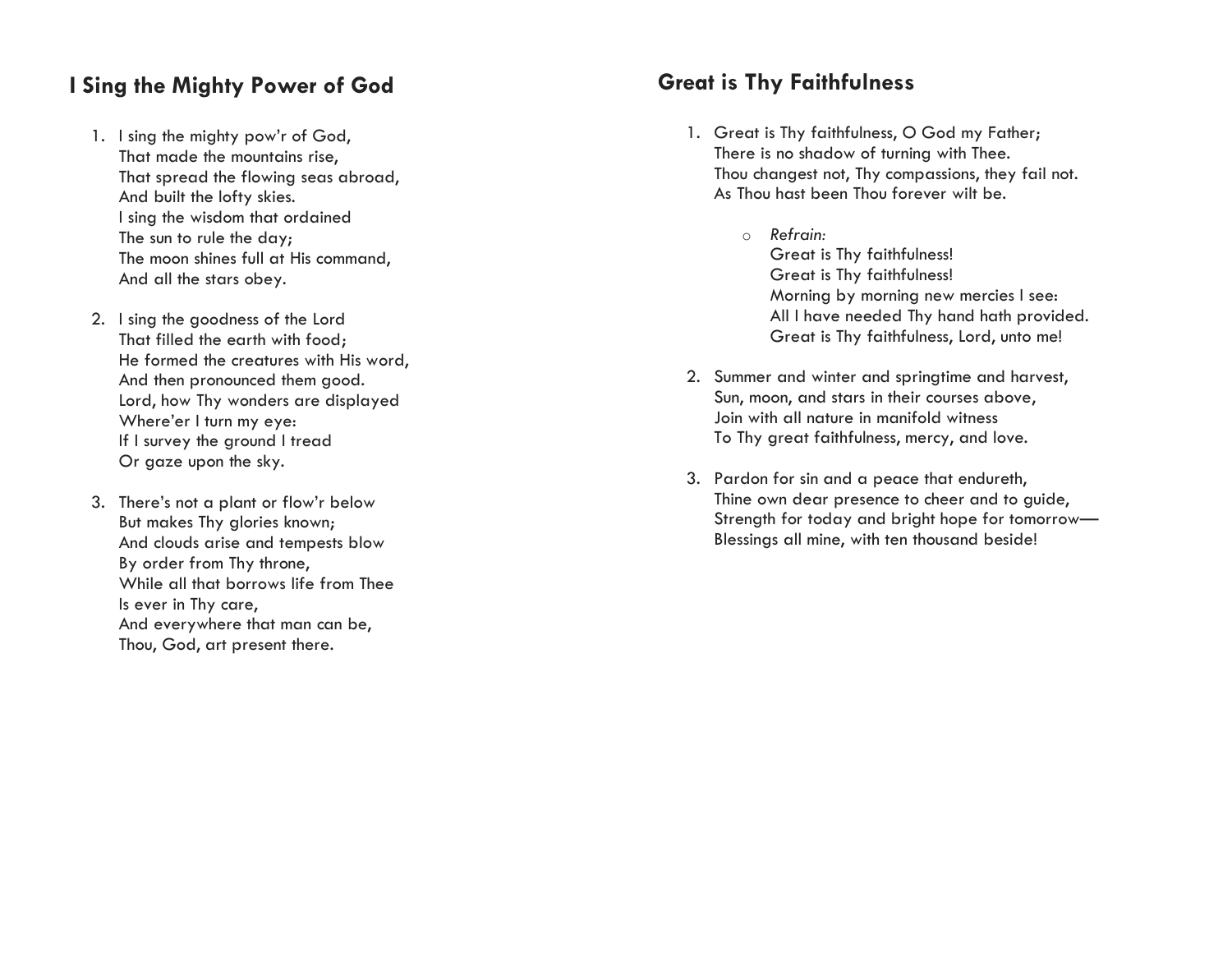# **O God, Our Help in Ages Past**

- 1. O God, our help in ages past, Our hope for years to come, Our shelter from the stormy blast, And our eternal home.
- 2. Under the shadow of Thy throne Still may we dwell secure; Sufficient is Thine arm alone, And our defense is sure.
- 3. Before the hills in order stood, Or earth received her frame, From everlasting Thou art God, To endless years the same.
- 4. A thousand ages in Thy sight Are like an evening gone, Short as the watch that ends the night Before the rising sun.
- 5. Time, like an ever -rolling stream, Bears all its sons away; They fly, forgotten, as a dream Dies at the op'ning day.
- 6. O God, our help in ages past, Our hope for years to come, Be Thou our guard while life shall last, And our eternal home.

# **The Apostle's Creed**

I believe in God, the Father almighty, maker of heaven and earth;

And in Jesus Christ, his only Son, our Lord; who was conceived by the Holy Ghost, born of the Virgin Mary, suffered under Pontius Pilate, was crucified, dead, and buried. He descended into hell. The third day he rose again from the dead. He ascended into heaven, and sitteth on the right hand of God the Father almighty. From thence he shall come to judge the quick and the dead.

I believe in the Holy Ghost, the holy catholic Church, the communion of saints, the forgiveness of sins, the resurrection of the body, and the life everlasting. Amen.